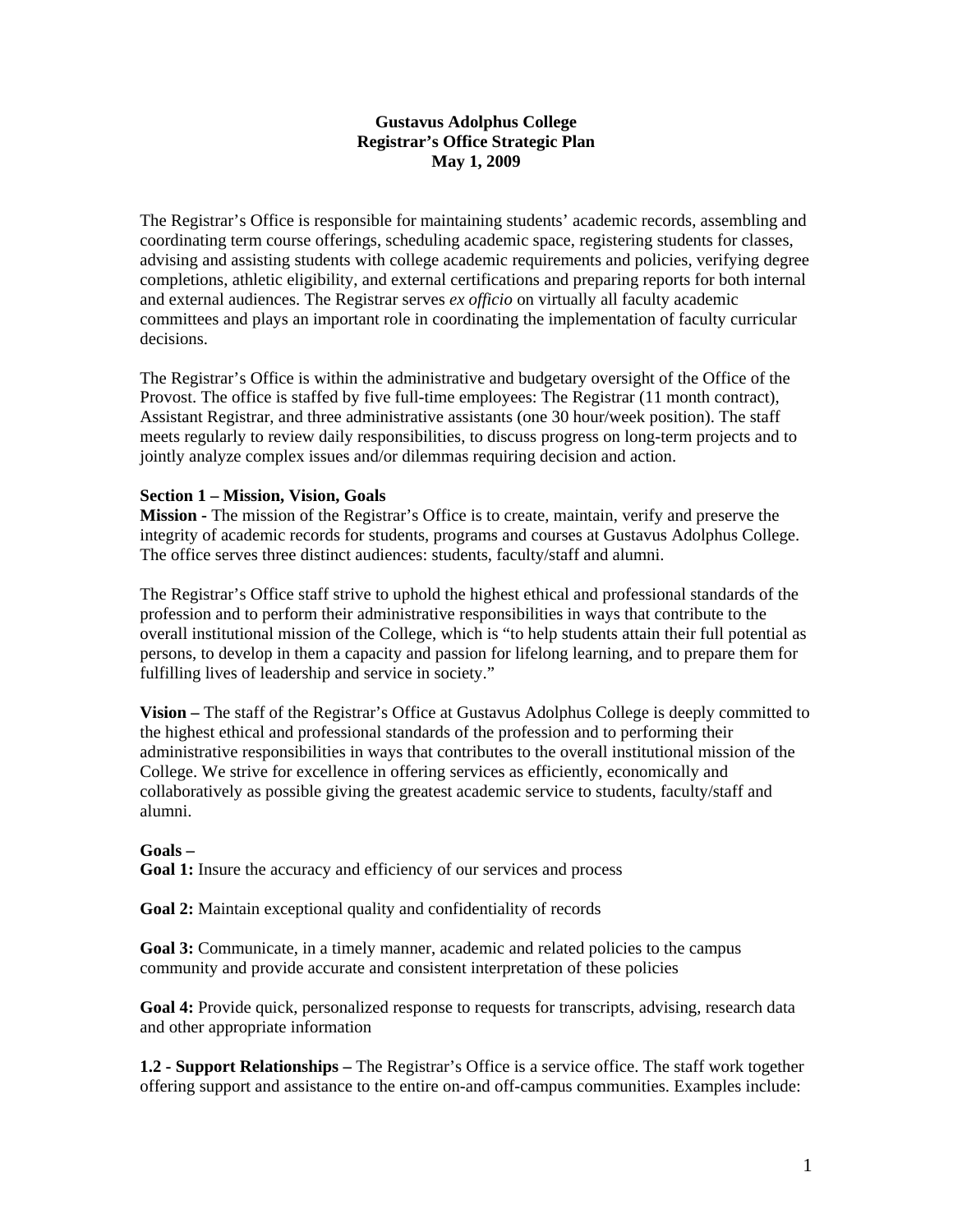Academic Advising Center – Advising students about degree requirements, the degree audit, transfer coursework

 Administrative Information Systems/Gustavus Technology Services – Collaborating with the staff to enhance and streamline features and procedures on the Web, Datatel-Colleague and Informer

 Admission Office – Working together with the Academic Advising Office to advise and register all new students each summer

 The Center for International and Cultural Education - Working with the staff to assist with new international student record evaluation and with Gustavus students planning to study abroad

 Institutional Research Office – Supplying information for college data files and internal/external reports

 Student Financial Aid Office and Student Accounts Office – Verifying student enrollment and registration requirements

#### **Section 2 – Strategic Review**

### **Internal Strengths and Weaknesses –**

From the Summary for the External Review in 2004: "The Office of the Registrar is a respected and trusted part of the Gustavus Adolphus community and seems well poised to continue offering a full suite of quality registrar services to faculty, staff and students on into the future. It is doing its job well. The collegial approach taken in supporting academic advising, in facilitating new student advising, in moving administrative functions to "the Web", in handling hundreds of student requests for information and guidance, in keeping correct oversight of foreign students, veterans and athletes, and in collaborating with the Admissions Office in serving the needs of transfer students, is a positive sign of an office that cares for the campus community and works hard to make things function well." This continues to be the case. The office staff takes pride in offering consistent service and information to its constituencies and in working closely with other offices and individuals on campus meeting the information and retention needs of the community.

In the fall of 2000, Gustavus moved to a one-time transcript fee. In the fall of 2008, this added \$74,000 to the operating budget. Moving to the fee has created tremendous goodwill with students, particularly alumni, and increased our ability to respond to transcript requests in a timely manner.

We have embraced the technology needed to run office procedures efficiently and work closely with the Administrative Information Systems staff to enhance and improve student, faculty and staff access to and interaction with Datatel, WebAdvisor and Informer, our reporting tool.

With two exceptions, we are confident that our current practices compare favorably with our own high standards and with other national liberal arts colleges. These exceptions are the incomplete computerized student record database, which only includes online student records since 1984, and the outdated and aging microfilm archival system. Neither of these areas is acceptable to us professionally, but little can be done to upgrade the deficiencies without substantial resource allocation.

We are also reviewing the use of electronic transcripts and the transcripting of study abroad credit. More and more, the electronic delivery of academic records is being requested. In order to continue to offer acceptable service, we need to move in this direction also.

Study abroad courses with clear equivalency in the Gustavus curriculum have been assigned the same department, number and title as the Gustavus course. Courses with no equivalency in the Gustavus curriculum have been assigned various generic departmental codes, depending on their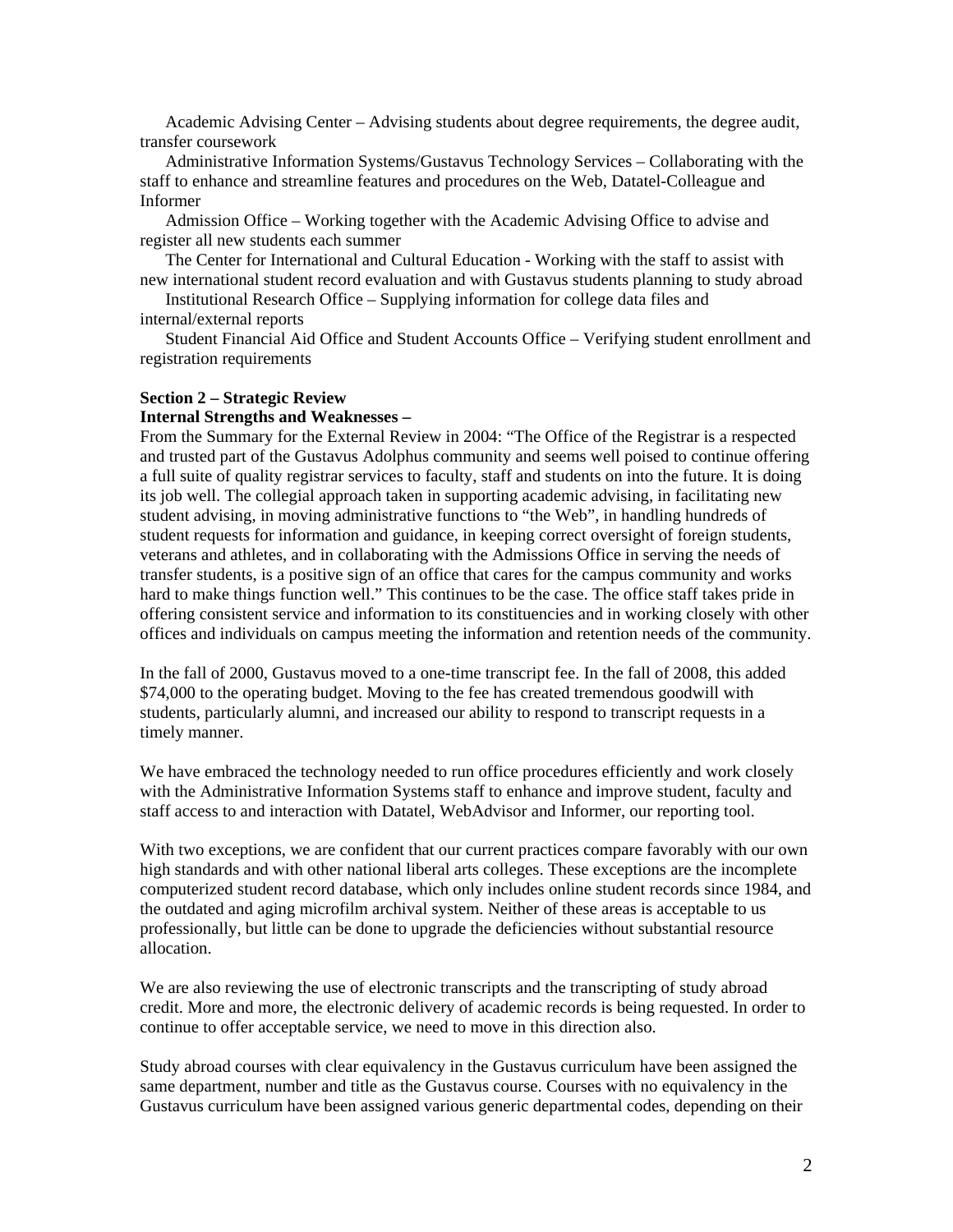application to general education requirements. We are exploring changing our procedures and attaching actual course titles to these courses. This would be of assistance to students applying to graduate and professional schools. This is one exception to a policy of requiring transcripts from all prior colleges that graduate and professional schools are routinely willing to make.

### **Barriers -**

Funding, in one way or another, is the barrier to overcoming our some of our challenges. Transferring our archives to a permanent form is needed to save the records and allow us access to them online. The micro film and microfiche is deteriorating. In addition, it is getting more and more difficult to maintain the equipment used to view and print copies of the film. We have solved the issue going forward by working with ImageNow, but the archives must be saved.

At the time of the external review, it was noted that housing David Wicklund outside of the Registrar's Office was difficult. We are now "under one roof", but that has created another difficulty. Mary Gunderson, Assistant Registrar, doesn't have an office and cannot meet with students, unless she uses the Registrar's Office when it is vacant. She has not been able to do student appointments which means we meet with fewer students than we did when both the Registrar and the Associate Registrar took appointments.

During a shift of responsibilities in 2006, one administrative staff position was reduced to a fulltime nine-month contract. Almost immediately it was realized that this created hardships for the staff, because the other staff members had to pick up the responsibilities on top of their own tasks. Last summer, we requested that the position be returned to a twelve-month 40 hour week. That request was turned down, but we were able to change it to a twelve-month 30 hour work week. This is an improvement, but we still feel the loss of the staff member not being in the office all day, some efficiency and service is lost.

### **Section 3 – Strategic Initiatives & Recommendations**

### **Goal 1: Insure the accuracy and efficiency of our services and process**

**Strategic Initiative 1.1** Move toward delivery and receipt of electronic transcripts – **Strategic Initiative 1.2** Transfer pre-1984 records now on microfiche and microfilm to a permanent medium

**Strategic Initiative 1.3** Convert paper forms to an electronic format on WebAdvisor

### **Goal 2: Maintain exceptional quality and confidentiality of records**

**Strategic Initiative 2.1** Complete the scanning of current and most recent student records along with working toward scanning of all filmed records

**Strategic Initiative 2.2** Work with the Admission Office to scan records for new students prior to file transfer

**Strategic Initiative 2.3** Develop processes to list course numbers and titles for Study Abroad and Independent Study courses on transcript

## **Goal 3: Communicate, in a timely manner, academic and related policies to the campus community and provide accurate and consistent interpretation of these policies**

**Strategic Initiative 3.1** Make better use of the Registrar's Office web site as a source of information for students

**Strategic Initiative 3.2** Create an important dates and deadlines page on Registrar's Office web page.

# **Goal 4: Provide quick, personalized response to requests for transcripts, advising, research data and other appropriate information**